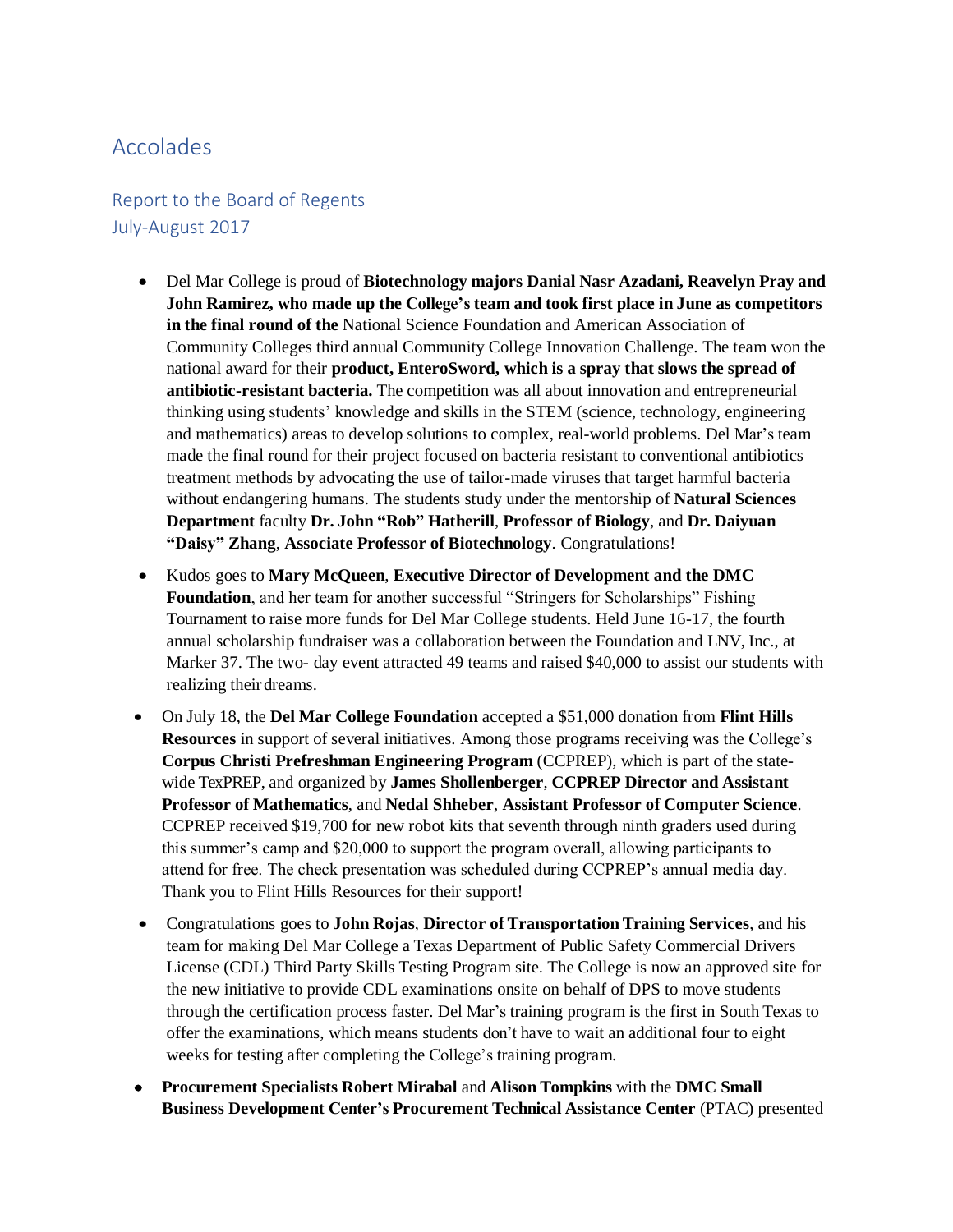a government contracting seminar at the Victoria SBDC Center on July 19. The two PTAC staff delivered "The TxHUB and CMBL Program with Application Preparation" to a packed house of 16 attendees representing various small business industries. TxHUB (Texas Historically Underutilized Business) certification and the CMBL (Central Masters Bidders List) are primary vehicles that allow underutilized small businesses to gain a marketing edge while entering the realm of government contracting at the state level. The program is just one of many government certification programs available to small businesses through Del Mar College's PTAC staff. Thanks for representing the College and serving your clients well!

## events

- **Thursday, Aug. 17, 10:30 a.m. News Conference and 7 p.m. Registered Nurse Pinning Ceremony, Department of Nurse Education and Del Mar College Foundation Scholarship and Grant Announcement and Registered Nurse Program 50th Anniversary Recognition:**  Join the Department of Nurse Education and the DMC Foundation to announce a new scholarship and a Jobs and Education for Texans (JET) grant award from the Texas Workforce Commission to support nurse training at Del Mar College. The announcement is scheduled for 10:30 a.m. in Room 230 of Health Sciences Building 3 on the West Campus and will be followed by student demonstrations and facility tours. Light hors d'oeuvres will be served during this event. Additionally, the College's Registered Nurse Program marks its 50th anniversary of training students for the healthcare profession for the Coastal Bend and beyond. You're invited to attend a RN Pinning Ceremony at 7 p.m. in Room 106 of the Center for Economic Development (3209 S. Staples) to witness the time-honored tradition of the lighted candle ceremony and graduates taking the Nightingale Pledge. For more information, call the Department of Nurse Education at 698-2860.
- **Friday, Aug. 18, Summer Commencement, 7 p.m., Richardson Performance Hall, DMC East Campus, Ayers Street:** The Summer Class of 2017 will make history as the final Del Mar College commencement class to walk the stage in Richardson Performance Hall. After Fire Chief Robert Rocha of the Corpus Christi Fire Department gives the keynote address, 404 prospective graduates will receive a combined 505 associate degrees and certificates. For more information, contact the Registrar's Office at 698-1248.

## save the dates (moRe details to come)

- **Saturday, Sept. 9, Día de la Familia and 9th Annual Corpus Christi Health Fair, 10 a.m. to 2 p.m., West Campus, free:** Learn about high demand career and technology programs offered at Del Mar College while also attending the city's annual health fair. For more information, call 698-1290 (Día de la Familia) or 698-1700 (Health Fair).
- **Friday, Sept. 15, Department of Art and Drama's Opening Reception for** *Mexican-American Perspectives 2017: My casa is your casa***, 6 to 8 p.m., Joseph A. Cain Memorial Art Gallery, Fine Arts Center, East Campus, Ayers Street, free:** Join Del Mar Art for the opening of an invitational group exhibition as part of observances of Hispanic Heritage Month. The exhibit will remain on display through Dec. 5. For more information, call the Art Office at 698- 1216.
- **Friday, Sept. 15, Guest Keynote Speaker Morris Dees as Part of Coastal Bend Social Forum 2017, 7 to 9 p.m., Richardson Performance Hall, East Campus, Ayers Street, free:** Cofounder and Chief Trial Counsel of the Southern Poverty Law Center, Inc., in Montgomery,